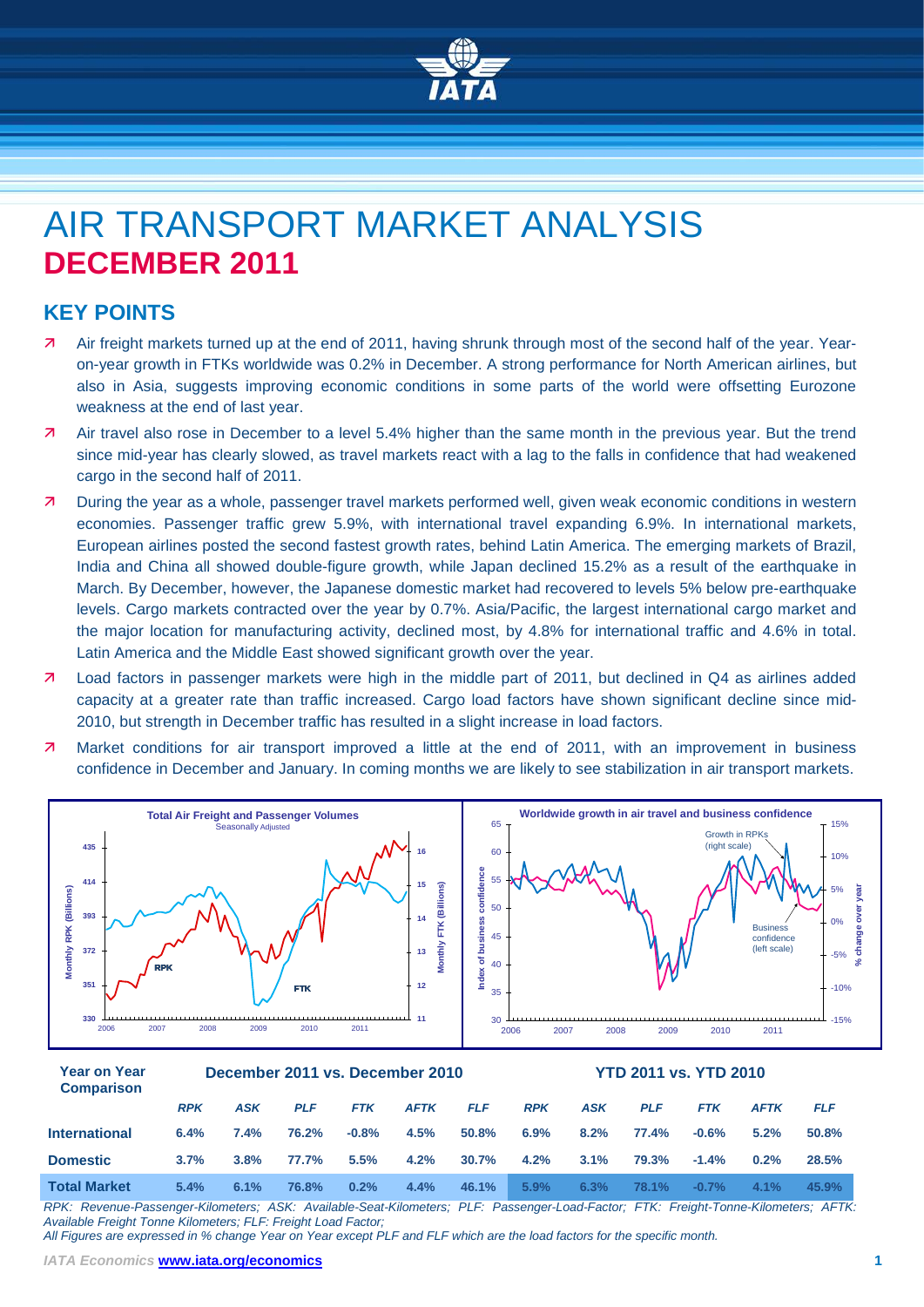# **COMPARING DECEMBER TO NOVEMBER**

## **December 2011 vs. November 2011**

| <b>Month on</b><br><b>Month</b><br><b>Comparison</b> | <b>RPK</b> | ASK     |         |         | PLF pt FTK AFTK FLF pt |         |
|------------------------------------------------------|------------|---------|---------|---------|------------------------|---------|
| <b>International</b>                                 | 1.4%       | $1.2\%$ | $0.2\%$ | 1.5%    | 1.4%                   | $0.0\%$ |
| <b>Domestic</b>                                      | $-0.5%$    | 0.5%    | $-0.8%$ | 3.2%    | 1.5%                   | 0.5%    |
| <b>Total Market</b>                                  | 0.7%       | 0.9%    | $-0.2%$ | $1.7\%$ | 1.5%                   | 0.1%    |

*Data are seasonally adjusted.*

*All figures are expressed in % change month on month except, PLF pt and FLF pt which are the percentage point difference between load factors of two consecutive months.*

# **PASSENGER MARKET**

## **International Market**

- **7** The increase in passenger traffic resulted from strong performance in international markets, which grew 1.4% in December. Domestic markets contracted by 0.5%.
- 7 The second month of growth in cargo markets was supported largely by domestic freight movements, which increased 3.2% during December. International cargo also performed well, growing 1.5%.



- International travel grew in December, but the progress since mid-year has been less pronounced than the growth which took place in the first part of 2011. From February through to July, international travel grew 6.2%, compared to 1.2% between September and December. Nevertheless, impressive growth in some regions has resulted in a positive end to 2011, and strong year-on-year results (6.4%).
- European markets recorded significant growth with a 9.8% increase year-on-year. However, this December result should be put in context, as the comparison is being made to an unusually weak December 2010, during which strikes and weather conditions suppressed traffic. Nevertheless, the month-on-month comparison does shows strong traffic growth in Europe, at 2.1% in December. The results are somewhat surprising given the economic weakness throughout the economy; it is likely to be business travel related to exporting countries in Northern Europe and Germany that is supporting the growth.
- **7** Latin America and the Middle East continue to show strong traffic growth in the international sector. Latin American air traffic is supported by robust economic conditions at home and continued trade activity; Middle East airlines can take advantage of price competitive products to increase share on long-haul markets.
- North American traffic posted a positive result in December, but growth rates still remain notably low. Despite the US economy gaining some positive momentum, capacity management measures by airlines have kept traffic growth contained. Load factors, in the chart below, are clearly highest for the North American region.

Predict future demand and minimize investment risk.

Airline Industry Forecast 2011-2015 now available [www.iata.org/forecast](http://www.iata.org/forecast)

 Although all regions except Africa added capacity in December, this was exceeded by the growth in international traffic and load factors rebounded slightly. Load factors increased by 0.2ppt in December month-on-month.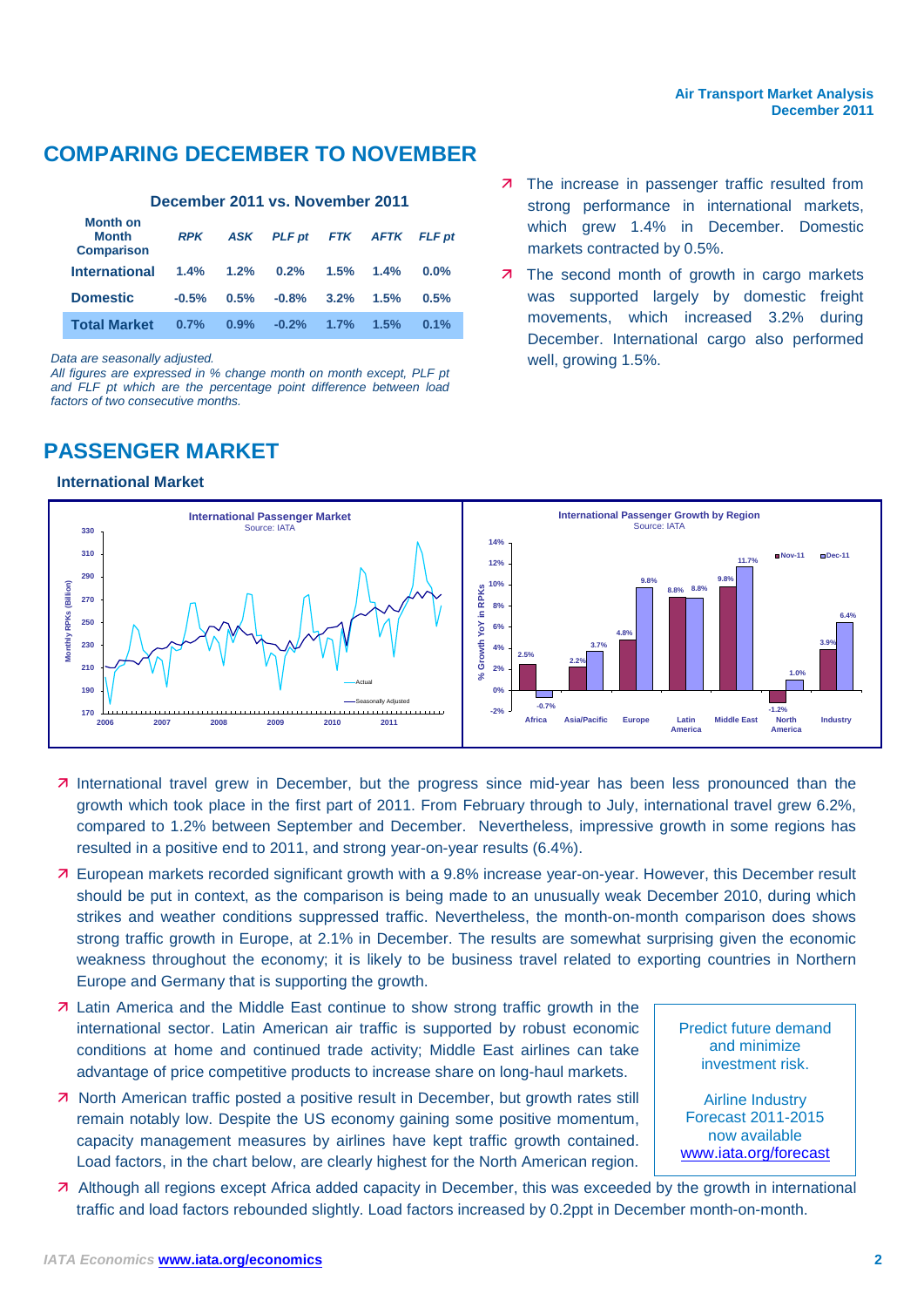#### **Air Transport Market Analysis December 2011**



#### **Domestic Market**



- Domestic travel declined in December, from the level in November, despite posting growth of 3.7% year-on-year. The monthly decline of 0.5%, however, did occur after a month of strong growth – so the results could be reflecting a combination of noise as well as particular market conditions in some regions.
- The US domestic market contracted 1.2% in December. Shrinking capacity could be the primary reason, and with ASKs in December falling by a greater degree (1.4%) than traffic, this is likely to be the explanation for weak domestic traffic.
- 7 Domestic traffic in China remains strong, where economic growth continues to support internal activity and travel. India, too, has had good growth over the year, but that appears to have paused in December. Capacity has grown more rapidly than traffic, pushing load factors below break-even levels, ultimately resulting in losses.
- **7** Japan's domestic market continues to show decline over the year, but in December the degree of decline was notably less than in November. In December, traffic grew 3.4% month-on-month. Increases in industrial production and employment numbers have helped support domestic activity.

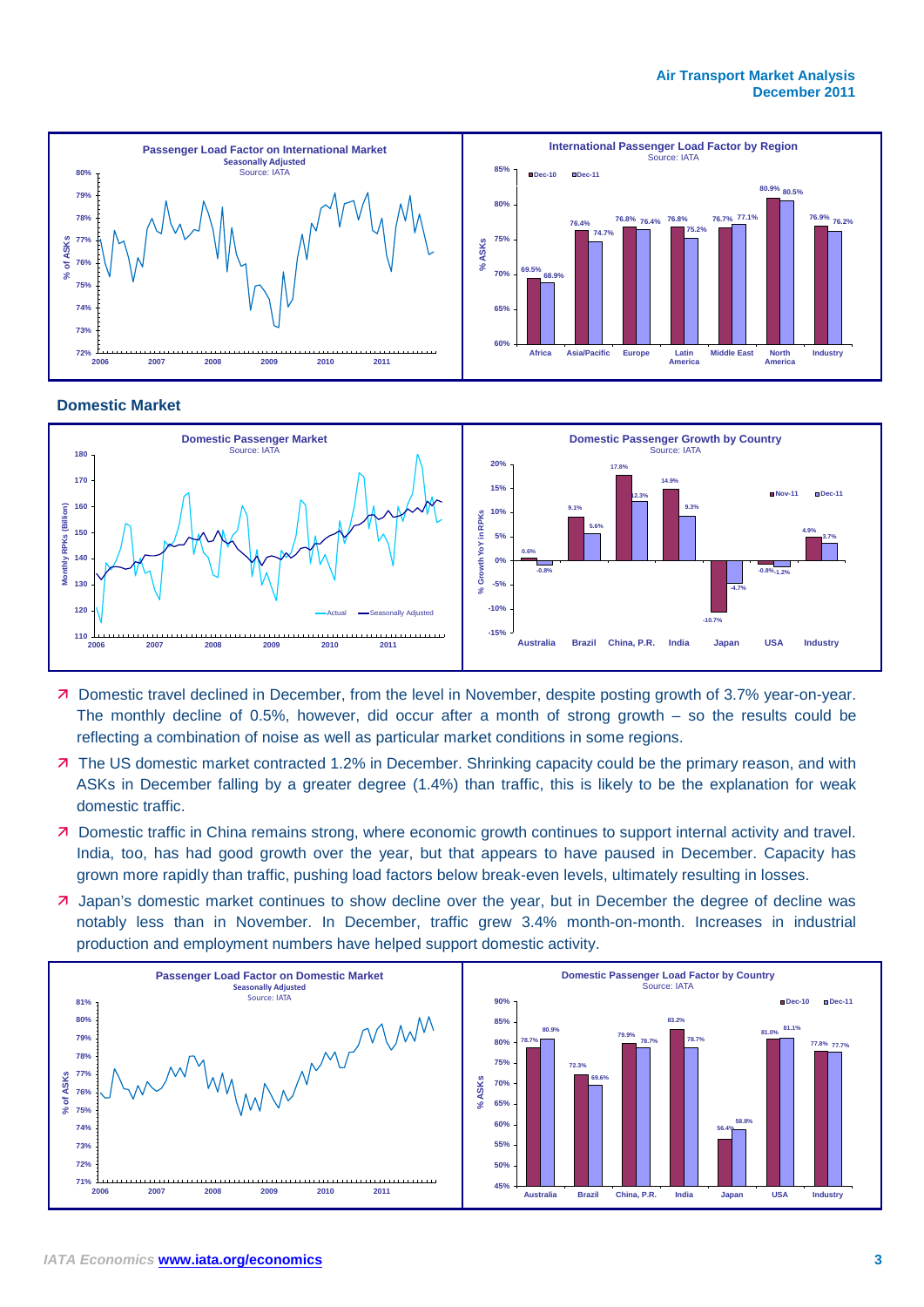#### **Total Market (Domestic + International)**



7 The airline industry across all domestic and international markets shows growth close to trend, both over the year and comparing December to the previous month. All regions except North America and Africa experienced growth, with Middle Eastern air travel leading the result, followed by the European market. In addition, all regions also added capacity in December, to a degree that brought load factors down overall.

**Africa Asia/Pacific Europe Latin**

**America**

**Middle East North America** **Industry**

# **FREIGHT MARKET**

**2006 2007 2008 2009 2010 2011**

#### **International Market**

**73%**



71 International freight markets contracted by 0.8% in December versus December 2010, but increased by 1.5% from levels in November. The major air freight region, Asia/Pacific, had the strongest growth at 2.2% month-onmonth. The Middle East market continues to experience strong traffic demand, and North America, despite contracting over the year, managed to expand 6.5% in December compared to November.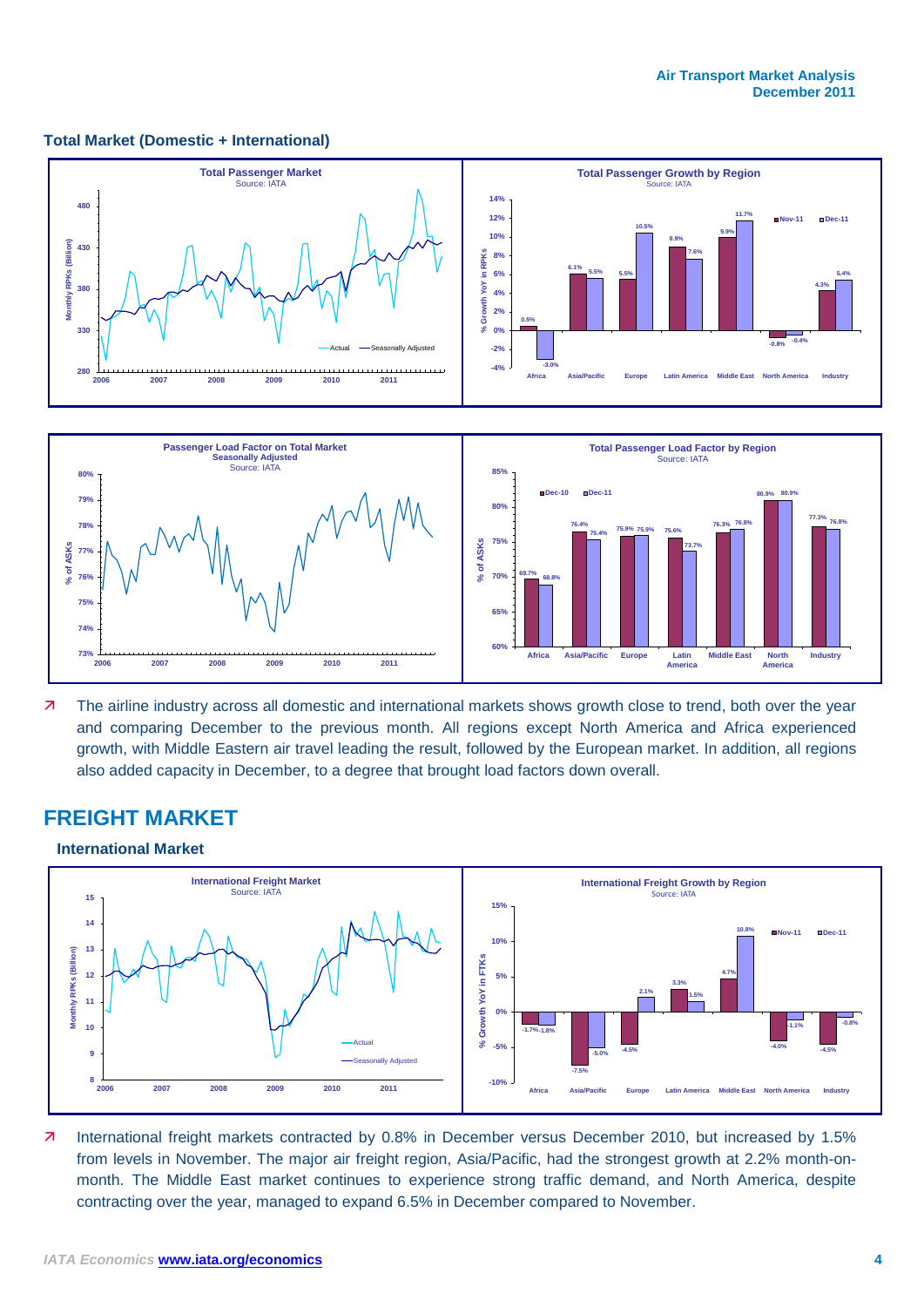#### **Air Transport Market Analysis December 2011**



#### **Total Market**



- Freight markets have shown growth for 2 consecutive months, and December cargo traffic grew 1.7% compared to November. Business confidence measures, which act as a leading indicator for changes in cargo markets, entered expansion territory in December. Business confidence indicators for China, France and Germany also show positive signs for manufacturing activity. Furthermore, indicators of export orders showed strong growth in December. In total, these could all be signs of the freight downturn bottoming out, with potential for growth in the coming months. Nevertheless, risks from European financial and economic downturn do remain a possibility and they could suppress any potential upward moment in cargo traffic.
- Although passenger load factors had managed to hold up to levels of the previous year, 2011 saw freight load factors decline considerably. For freight the challenge of maintaining load factors, despite measures to reduce the cargo fleet, has been difficult as traffic has fallen away considerably, and additional capacity has entered through the passenger aircraft fleet – so losses, due to low load factors, have been the result.

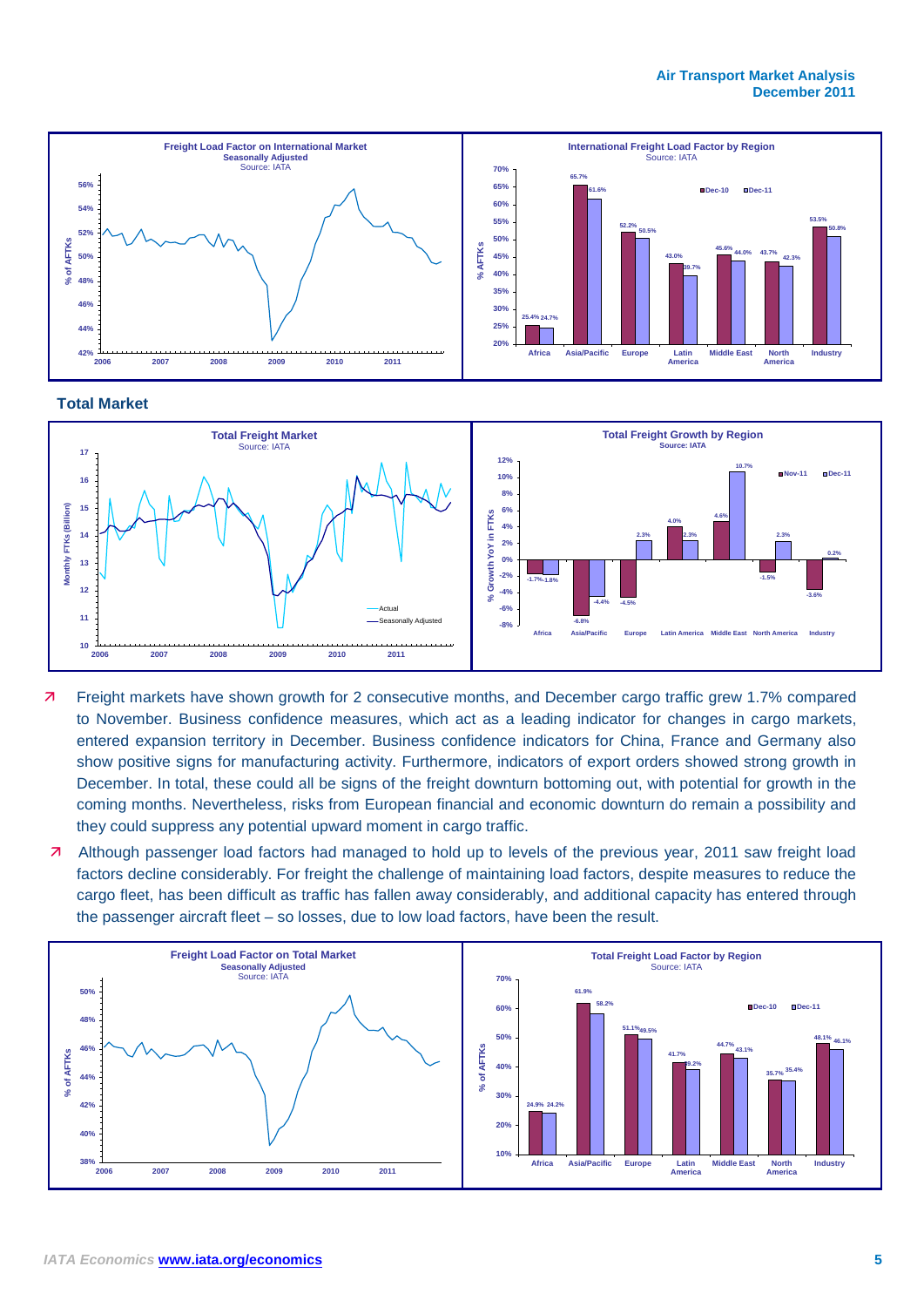#### **ANNEX** ш.

n Li

| Year on Year<br><b>Comparison</b> |            |            | December 2011 vs. December 2010 |            |             |            |            |            | <b>YTD 2011 vs. YTD 2010</b> |            |             |            |  |
|-----------------------------------|------------|------------|---------------------------------|------------|-------------|------------|------------|------------|------------------------------|------------|-------------|------------|--|
|                                   | <b>RPK</b> | <b>ASK</b> | <b>PLF</b>                      | <b>FTK</b> | <b>AFTK</b> | <b>FLF</b> | <b>RPK</b> | <b>ASK</b> | <b>PLF</b>                   | <b>FTK</b> | <b>AFTK</b> | <b>FLF</b> |  |
| <b>Africa</b>                     | $-0.7%$    | 0.2%       | 68.9%                           | $-1.8%$    | 0.9%        | 24.7%      | 2.3%       | 4.4%       | 67.2%                        | $-1.2%$    | 3.1%        | 25.7%      |  |
| <b>Asia/Pacific</b>               | 3.7%       | 5.9%       | 74.7%                           | $-5.0%$    | 1.3%        | 61.6%      | 4.1%       | 6.4%       | 75.9%                        | $-4.8%$    | 0.6%        | 62.2%      |  |
| <b>Europe</b>                     | 9.8%       | 10.3%      | 76.4%                           | 2.1%       | 5.5%        | 50.5%      | 9.5%       | 10.2%      | 78.9%                        | 1.5%       | 6.4%        | 49.7%      |  |
| <b>Latin America</b>              | 8.8%       | 11.1%      | 75.2%                           | 1.5%       | 10.1%       | 39.7%      | 10.2%      | 9.2%       | 77.2%                        | 5.5%       | 5.6%        | 41.6%      |  |
| <b>Middle East</b>                | 11.7%      | 11.0%      | 77.1%                           | 10.8%      | 14.9%       | 44.0%      | 8.9%       | 9.7%       | 75.4%                        | 8.2%       | 13.9%       | 44.4%      |  |
| <b>North America</b>              | 1.0%       | 1.4%       | 80.5%                           | $-1.1%$    | 2.1%        | 42.3%      | 4.0%       | 6.0%       | 80.7%                        | 1.5%       | 6.8%        | 41.3%      |  |
| <b>International</b>              | 6.4%       | 7.4%       | 76.2%                           | $-0.8%$    | 4.5%        | 50.8%      | 6.9%       | 8.2%       | 77.4%                        | $-0.6%$    | 5.2%        | 50.8%      |  |
| <b>Australia</b>                  | $-0.8%$    | $-3.5%$    | 80.9%                           |            |             |            | 2.3%       | 1.7%       | 79.3%                        |            |             |            |  |
| <b>Brazil</b>                     | 5.6%       | 9.6%       | 69.6%                           |            |             |            | 13.7%      | 11.2%      | 69.3%                        |            |             |            |  |
| China P.R.                        | 12.3%      | 14.0%      | 78.7%                           |            |             |            | 10.9%      | 7.8%       | 82.2%                        |            |             |            |  |
| <b>India</b>                      | 9.3%       | 15.5%      | 78.7%                           |            |             |            | 16.4%      | 18.6%      | 74.7%                        |            |             |            |  |
| Japan                             | $-4.7%$    | $-8.7%$    | 58.8%                           |            |             |            | $-15.2%$   | $-11.5%$   | 61.2%                        |            |             |            |  |
| <b>US</b>                         | $-1.2%$    | $-1.4%$    | 81.1%                           |            |             |            | 1.3%       | 0.5%       | 83.0%                        |            |             |            |  |
| <b>Domestic</b>                   | 3.7%       | 3.8%       | 77.7%                           | 5.5%       | 4.2%        | 30.7%      | 4.2%       | 3.1%       | 79.3%                        | $-1.4%$    | 0.2%        | 28.5%      |  |
| <b>Africa</b>                     | $-3.0%$    | $-1.9%$    | 68.8%                           | $-1.8%$    | 0.7%        | 24.2%      | 0.5%       | 2.2%       | 67.6%                        | $-1.8%$    | 2.5%        | 25.3%      |  |
| <b>Asia/Pacific</b>               | 5.5%       | 7.0%       | 75.4%                           | $-4.4%$    | 1.6%        | 58.2%      | 5.4%       | 6.0%       | 76.8%                        | $-4.6%$    | 0.4%        | 57.9%      |  |
| <b>Europe</b>                     | 10.5%      | 10.4%      | 75.9%                           | 2.3%       | 5.6%        | 49.5%      | 9.1%       | 9.6%       | 78.0%                        | 1.3%       | 6.2%        | 48.7%      |  |
| <b>Latin America</b>              | 7.6%       | 10.4%      | 73.7%                           | 2.3%       | 8.9%        | 39.2%      | 11.3%      | 9.8%       | 74.6%                        | 6.0%       | 4.3%        | 40.7%      |  |
| <b>Middle East</b>                | 11.7%      | 11.0%      | 76.8%                           | 10.7%      | 14.5%       | 43.1%      | 8.6%       | 9.1%       | 75.5%                        | 8.1%       | 13.4%       | 43.7%      |  |
| <b>North America</b>              | $-0.4%$    | $-0.4%$    | 80.9%                           | 2.3%       | 3.3%        | 35.4%      | 2.2%       | 2.3%       | 82.1%                        | 0.4%       | 3.8%        | 34.5%      |  |
| <b>Total Market</b>               | 5.4%       | 6.1%       | 76.8%                           | 0.2%       | 4.4%        | 46.1%      | 5.9%       | 6.3%       | 78.1%                        | $-0.7%$    | 4.1%        | 45.9%      |  |

*RPK: Revenue-Passenger-Kilometers; ASK: Available-Seat-Kilometers; PLF: Passenger-Load-Factor; FTK: Freight-Tonne-Kilometers; AFTK: Available Freight Tonne Kilometers; FLF: Freight Load Factor;* 

*All Figures are expressed in % change Year on Year except PLF and FLF which are the load factors for the specific month.*